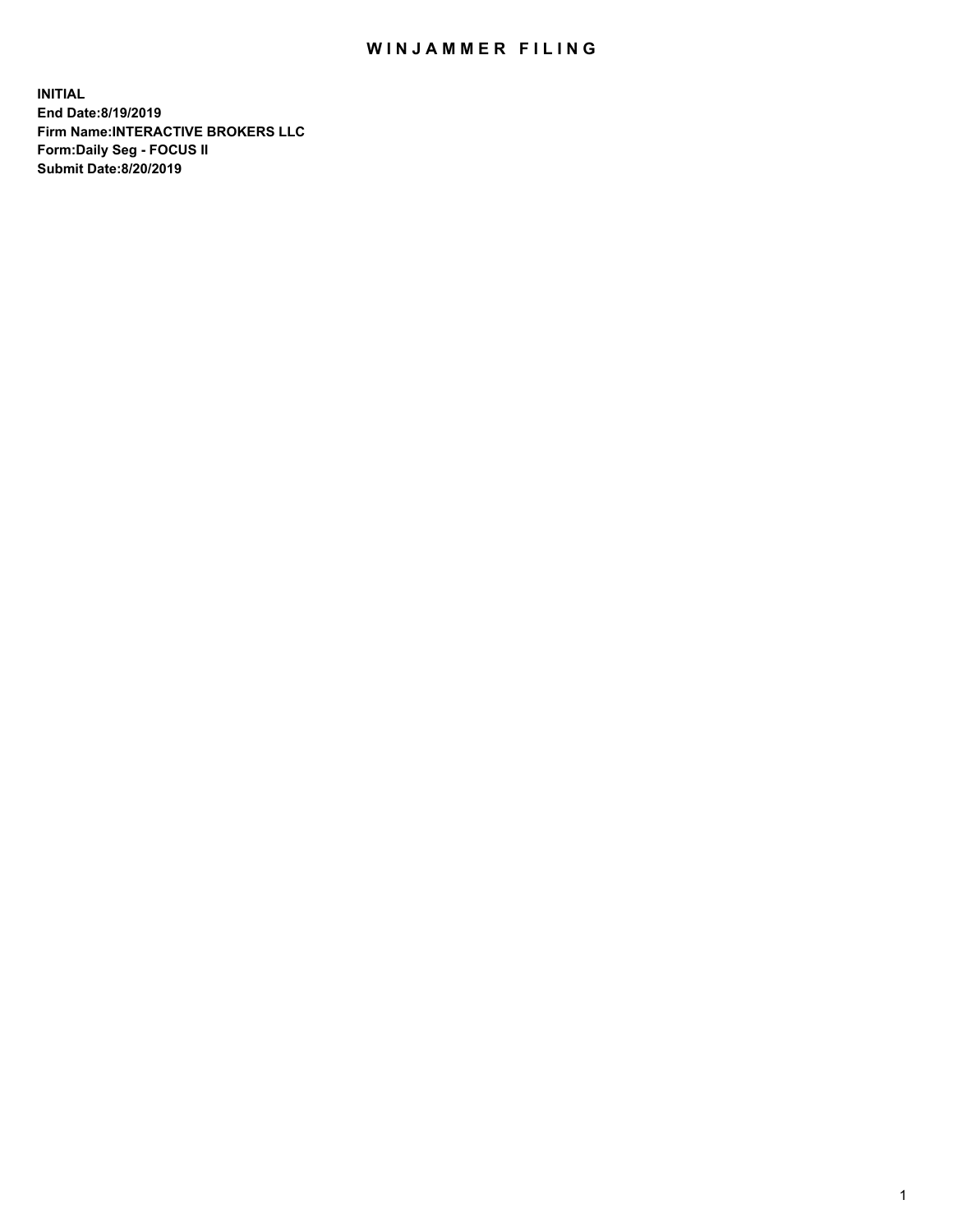**INITIAL End Date:8/19/2019 Firm Name:INTERACTIVE BROKERS LLC Form:Daily Seg - FOCUS II Submit Date:8/20/2019 Daily Segregation - Cover Page**

| Name of Company                                                                                                                                                                                                                                                                                                                | <b>INTERACTIVE BROKERS LLC</b>                                                                  |
|--------------------------------------------------------------------------------------------------------------------------------------------------------------------------------------------------------------------------------------------------------------------------------------------------------------------------------|-------------------------------------------------------------------------------------------------|
| <b>Contact Name</b>                                                                                                                                                                                                                                                                                                            | James Menicucci                                                                                 |
| <b>Contact Phone Number</b>                                                                                                                                                                                                                                                                                                    | 203-618-8085                                                                                    |
| <b>Contact Email Address</b>                                                                                                                                                                                                                                                                                                   | jmenicucci@interactivebrokers.c<br>om                                                           |
| FCM's Customer Segregated Funds Residual Interest Target (choose one):<br>a. Minimum dollar amount: ; or<br>b. Minimum percentage of customer segregated funds required:% ; or<br>c. Dollar amount range between: and; or<br>d. Percentage range of customer segregated funds required between:% and%.                         | $\overline{\mathbf{0}}$<br>$\overline{\mathbf{0}}$<br>155,000,000 245,000,000<br>0 <sub>0</sub> |
| FCM's Customer Secured Amount Funds Residual Interest Target (choose one):<br>a. Minimum dollar amount: ; or<br>b. Minimum percentage of customer secured funds required:% ; or<br>c. Dollar amount range between: and; or<br>d. Percentage range of customer secured funds required between:% and%.                           | $\overline{\mathbf{0}}$<br>0<br>80,000,000 120,000,000<br>0 <sub>0</sub>                        |
| FCM's Cleared Swaps Customer Collateral Residual Interest Target (choose one):<br>a. Minimum dollar amount: ; or<br>b. Minimum percentage of cleared swaps customer collateral required:% ; or<br>c. Dollar amount range between: and; or<br>d. Percentage range of cleared swaps customer collateral required between:% and%. | $\overline{\mathbf{0}}$<br><u>0</u><br>$\underline{0}$ $\underline{0}$<br>00                    |

Attach supporting documents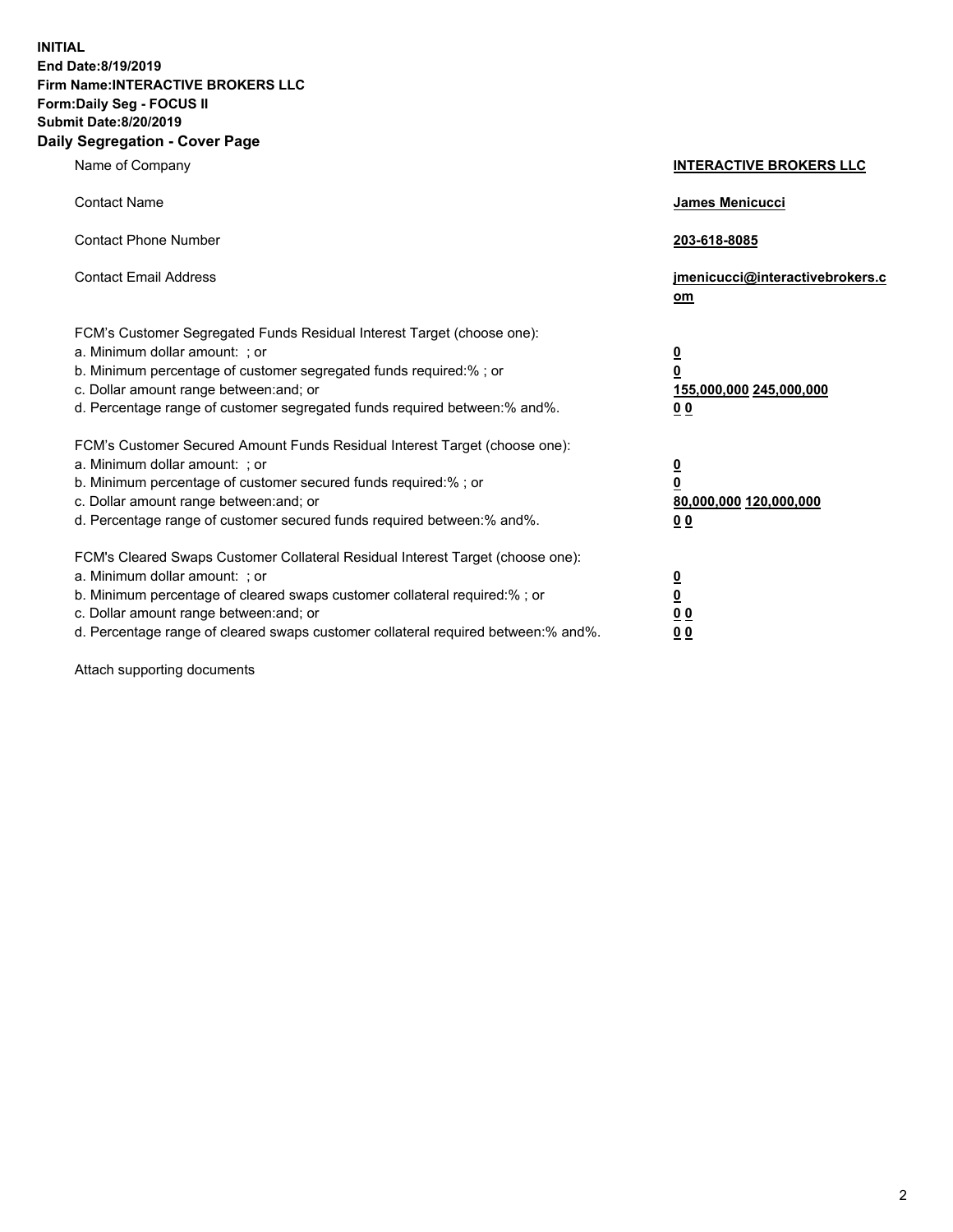## **INITIAL End Date:8/19/2019 Firm Name:INTERACTIVE BROKERS LLC Form:Daily Seg - FOCUS II Submit Date:8/20/2019 Daily Segregation - Secured Amounts**

|                | Daily Ocglegation - Occuled Aniounts                                                        |                                               |
|----------------|---------------------------------------------------------------------------------------------|-----------------------------------------------|
|                | Foreign Futures and Foreign Options Secured Amounts                                         |                                               |
|                | Amount required to be set aside pursuant to law, rule or regulation of a foreign            | $0$ [7305]                                    |
|                | government or a rule of a self-regulatory organization authorized thereunder                |                                               |
| $\mathbf{1}$ . | Net ledger balance - Foreign Futures and Foreign Option Trading - All Customers             |                                               |
|                | A. Cash                                                                                     | 473,994,169 [7315]                            |
|                | B. Securities (at market)                                                                   | $0$ [7317]                                    |
| 2.             | Net unrealized profit (loss) in open futures contracts traded on a foreign board of trade   | 20,627,624 [7325]                             |
| 3.             | Exchange traded options                                                                     |                                               |
|                | a. Market value of open option contracts purchased on a foreign board of trade              | <b>98,535</b> [7335]                          |
|                | b. Market value of open contracts granted (sold) on a foreign board of trade                | -46,774 [7337]                                |
| 4.             | Net equity (deficit) (add lines 1. 2. and 3.)                                               | 494,673,554 [7345]                            |
| 5.             | Account liquidating to a deficit and account with a debit balances - gross amount           | 4,507 [7351]                                  |
|                | Less: amount offset by customer owned securities                                            | 0 [7352] 4,507 [7354]                         |
| 6.             | Amount required to be set aside as the secured amount - Net Liquidating Equity              | 494,678,061 [7355]                            |
|                | Method (add lines 4 and 5)                                                                  |                                               |
| 7.             | Greater of amount required to be set aside pursuant to foreign jurisdiction (above) or line | 494,678,061 [7360]                            |
|                | 6.                                                                                          |                                               |
|                | FUNDS DEPOSITED IN SEPARATE REGULATION 30.7 ACCOUNTS                                        |                                               |
| $\mathbf{1}$ . | Cash in banks                                                                               |                                               |
|                | A. Banks located in the United States                                                       | 67,150,129 [7500]                             |
|                | B. Other banks qualified under Regulation 30.7                                              | 0 [7520] 67,150,129 [7530]                    |
| 2.             | Securities                                                                                  |                                               |
|                | A. In safekeeping with banks located in the United States                                   | 462,113,625 [7540]                            |
|                | B. In safekeeping with other banks qualified under Regulation 30.7                          | 0 [7560] 462,113,625 [7570]                   |
| 3.             | Equities with registered futures commission merchants                                       |                                               |
|                | A. Cash                                                                                     | $0$ [7580]                                    |
|                | <b>B.</b> Securities                                                                        | $0$ [7590]                                    |
|                | C. Unrealized gain (loss) on open futures contracts                                         | $0$ [7600]                                    |
|                | D. Value of long option contracts                                                           | $0$ [7610]                                    |
|                | E. Value of short option contracts                                                          | 0 [7615] 0 [7620]                             |
| 4.             | Amounts held by clearing organizations of foreign boards of trade                           |                                               |
|                | A. Cash                                                                                     | $0$ [7640]                                    |
|                | <b>B.</b> Securities                                                                        | $0$ [7650]                                    |
|                | C. Amount due to (from) clearing organization - daily variation                             | $0$ [7660]                                    |
|                | D. Value of long option contracts                                                           | $0$ [7670]                                    |
|                | E. Value of short option contracts                                                          | 0 [7675] 0 [7680]                             |
| 5.             | Amounts held by members of foreign boards of trade                                          |                                               |
|                | A. Cash                                                                                     | 64,507,670 [7700]                             |
|                | <b>B.</b> Securities                                                                        | $0$ [7710]                                    |
|                | C. Unrealized gain (loss) on open futures contracts                                         | 23,865,845 [7720]                             |
|                | D. Value of long option contracts                                                           | 98,535 [7730]                                 |
|                | E. Value of short option contracts                                                          | <mark>-46,774</mark> [7735] 88,425,276 [7740] |
| 6.             | Amounts with other depositories designated by a foreign board of trade                      | $0$ [7760]                                    |
| 7.             | Segregated funds on hand                                                                    | $0$ [7765]                                    |
| 8.             | Total funds in separate section 30.7 accounts                                               | 617,689,030 [7770]                            |
| 9.             | Excess (deficiency) Set Aside for Secured Amount (subtract line 7 Secured Statement         | 123,010,969 [7380]                            |
|                | Page 1 from Line 8)                                                                         |                                               |
| 10.            | Management Target Amount for Excess funds in separate section 30.7 accounts                 | 80,000,000 [7780]                             |
| 11.            | Excess (deficiency) funds in separate 30.7 accounts over (under) Management Target          | 43,010,969 [7785]                             |
|                |                                                                                             |                                               |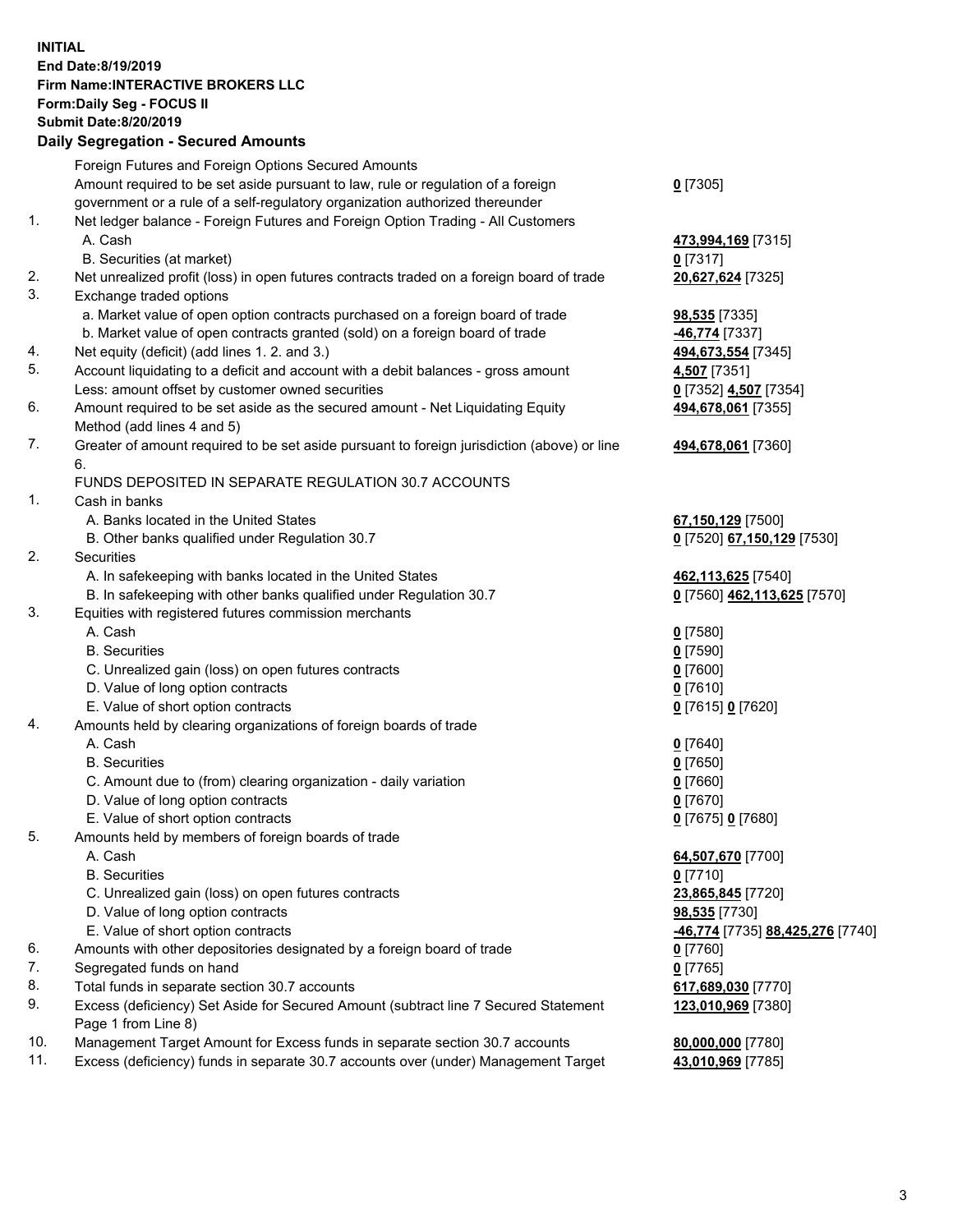**INITIAL End Date:8/19/2019 Firm Name:INTERACTIVE BROKERS LLC Form:Daily Seg - FOCUS II Submit Date:8/20/2019 Daily Segregation - Segregation Statement** SEGREGATION REQUIREMENTS(Section 4d(2) of the CEAct) 1. Net ledger balance A. Cash **4,179,332,766** [7010] B. Securities (at market) **0** [7020] 2. Net unrealized profit (loss) in open futures contracts traded on a contract market **-92,226,844** [7030] 3. Exchange traded options A. Add market value of open option contracts purchased on a contract market **252,968,955** [7032] B. Deduct market value of open option contracts granted (sold) on a contract market **-266,276,800** [7033] 4. Net equity (deficit) (add lines 1, 2 and 3) **4,073,798,077** [7040] 5. Accounts liquidating to a deficit and accounts with debit balances - gross amount **1,217,666** [7045] Less: amount offset by customer securities **0** [7047] **1,217,666** [7050] 6. Amount required to be segregated (add lines 4 and 5) **4,075,015,743** [7060] FUNDS IN SEGREGATED ACCOUNTS 7. Deposited in segregated funds bank accounts A. Cash **968,353,017** [7070] B. Securities representing investments of customers' funds (at market) **1,934,705,830** [7080] C. Securities held for particular customers or option customers in lieu of cash (at market) **0** [7090] 8. Margins on deposit with derivatives clearing organizations of contract markets A. Cash **6,156,335** [7100] B. Securities representing investments of customers' funds (at market) **1,390,914,374** [7110] C. Securities held for particular customers or option customers in lieu of cash (at market) **0** [7120] 9. Net settlement from (to) derivatives clearing organizations of contract markets **12,538,933** [7130] 10. Exchange traded options A. Value of open long option contracts **253,359,113** [7132] B. Value of open short option contracts **-266,719,844** [7133] 11. Net equities with other FCMs A. Net liquidating equity **0** [7140] B. Securities representing investments of customers' funds (at market) **0** [7160] C. Securities held for particular customers or option customers in lieu of cash (at market) **0** [7170] 12. Segregated funds on hand **0** [7150] 13. Total amount in segregation (add lines 7 through 12) **4,299,307,758** [7180] 14. Excess (deficiency) funds in segregation (subtract line 6 from line 13) **224,292,015** [7190] 15. Management Target Amount for Excess funds in segregation **155,000,000** [7194] **69,292,015** [7198]

16. Excess (deficiency) funds in segregation over (under) Management Target Amount Excess